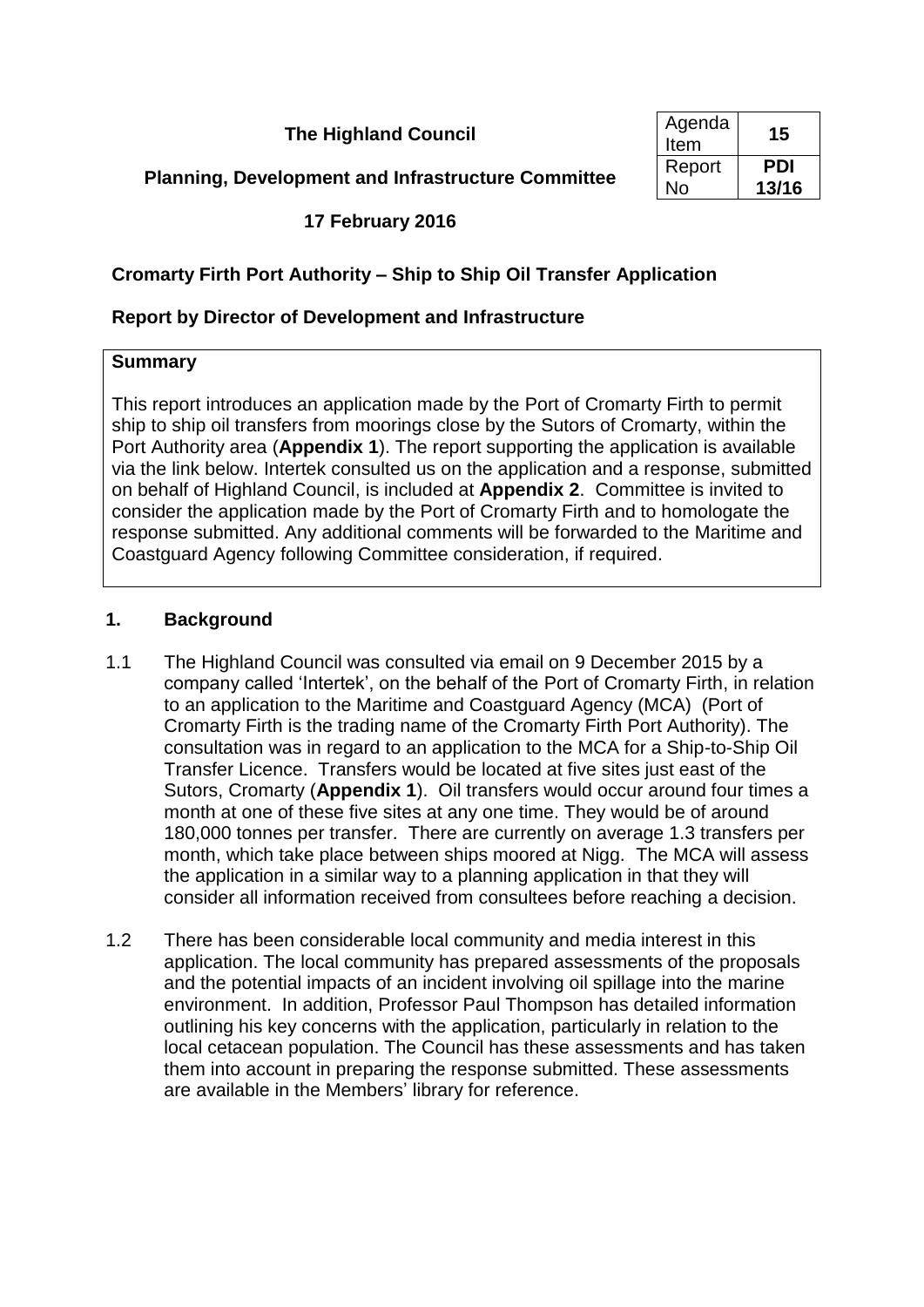# **2. Potential considerations and response**

- 2.1 Responding to the consultation the Council needs to be aware that there could be potentially significant implications for the local marine environment as well as social and economic assets should an incident occur involving the spillage of oil into the Cromarty and/or Moray Firth. Although the Council has limited jurisdiction below Mean Low Water Springs it actively supports integrated marine planning and is responsible for land use planning. The Council is an important partner in the delivery of the National Marine Plan and on marine licensing applications.
- 2.2 Local Members are also keenly aware of the significant concerns raised by local residents and Community Councils, particularly the Cromarty Community Council.
- 2.3 The Council's response (**Appendix 2**) takes the above into consideration alongside advice from other key agencies (e.g. SNH). The response submitted raises the following points:
	- the importance of adherence to ballast water procedures to prevent the spread of marine invasive non-native species;
	- in the event of a collision, the proximity and limited availability of emergency towing vessels and tugs requires careful consideration;
	- in the event of a spill or collision, the Council's Emergency Response Team and Environmental Health officers will be required to assist with clean-up operations;
	- there are no marine fin-fish farms within in the Firth that have planning permission. The application report produced by the Cromarty Firth Port Authority states that there are fin-fish sites within the Cromarty Firth;
	- the application report appears to have taken no account of mitigation measure required in the event of a large scale oil spill. Only small scale spills are considered; and
	- there appears to be little evidence of local community consultation or how local concerns have been addressed by the applicant. Measures to address wide spread local concerns will be an important consideration in the MCA's determining the application.
- 2.4 The closing date for responses had been extended from 29 January to Monday 8 February 2016. Any additional comments arising from Committee consideration will be submitted to the MCA.

### **3. Legal, Resource, Equality, Climate Change/Carbon Clever, Risk, Rural and Gaelic Implications**

3.1 There are no implications arising from this report.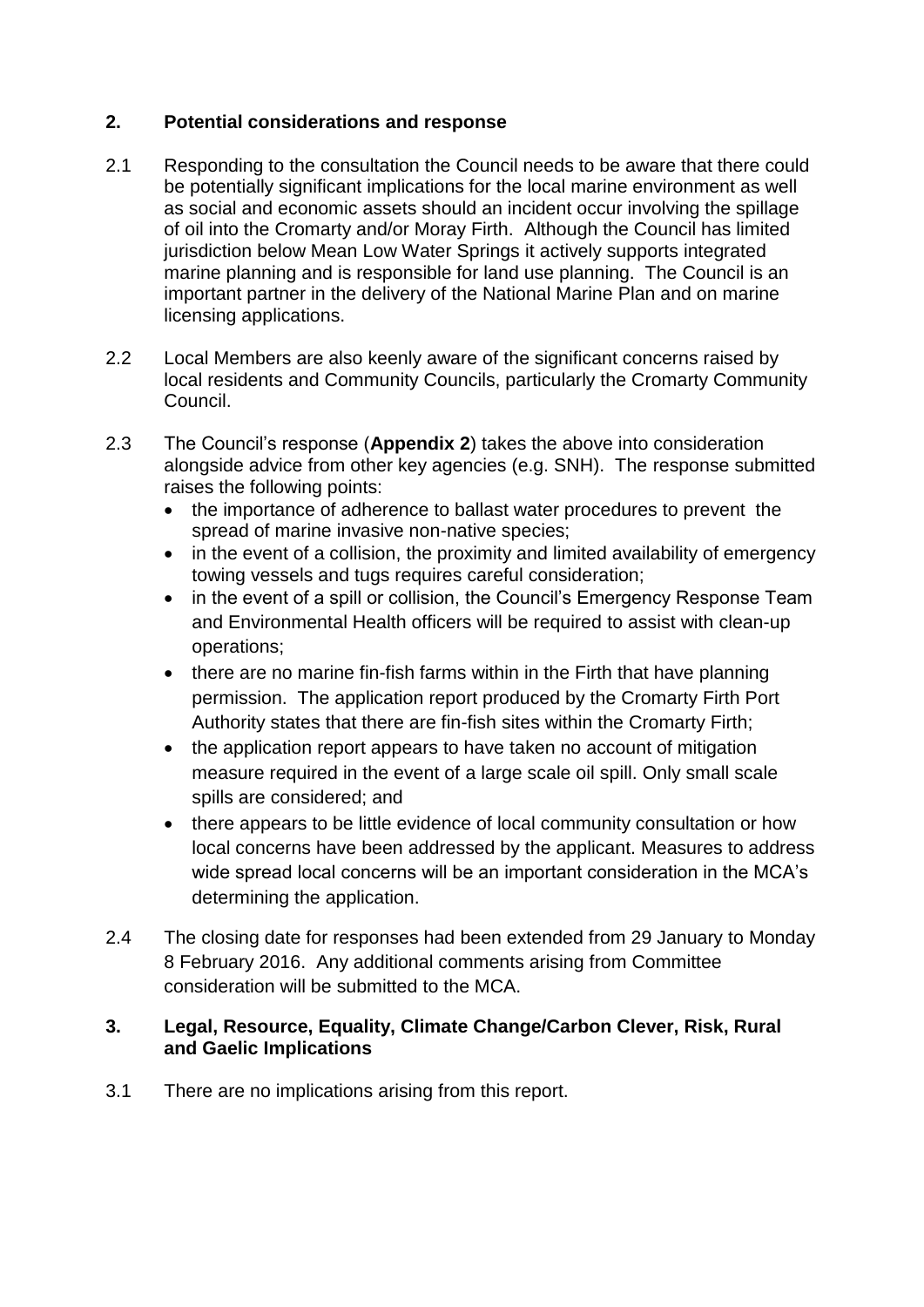#### **Recommendation**

Committee is invited to consider the Port of Cromarty Firth ship to ship oil transfer application and to homologate the response submitted on behalf of Highland Council. Any additional comments will be forwarded to the MCA following Committee consideration.

| Designation: | Director of Development and Infrastructure |
|--------------|--------------------------------------------|
| Date:        | 03 Feb 2016                                |
| Author:      | Shona Turnbull (Ext: 2220)                 |

#### Background Papers:

- a) Cromarty Firth Port Authority Application for a Ship to Ship Oil Transfer Licence  $-$  P1946\_RN3783\_Rev1 – 10<sup>th</sup> December 2015. Available at: [http://www.cfpa.co.uk/Cromarty\\_Firth\\_Port\\_Authority/media/Document-](http://www.cfpa.co.uk/Cromarty_Firth_Port_Authority/media/Document-Library/Oil%20Transfer%20Licence%20Application%20Documents/Main-Report.pdf)[Library/Oil%20Transfer%20Licence%20Application%20Documents/Main-Report.pdf](http://www.cfpa.co.uk/Cromarty_Firth_Port_Authority/media/Document-Library/Oil%20Transfer%20Licence%20Application%20Documents/Main-Report.pdf)
- b) Objections to proposed Ship to Ship Oil Transfer in the Port of Cromarty Firth Public concern over potential environmental damage and severe adverse effects on the local tourist industry, local amenities, and flora and fauna. Prepared for the Cromarty Community Council – December 2015.
- c) Prof. Paul Thompson's submission

Available in the Members' library for information.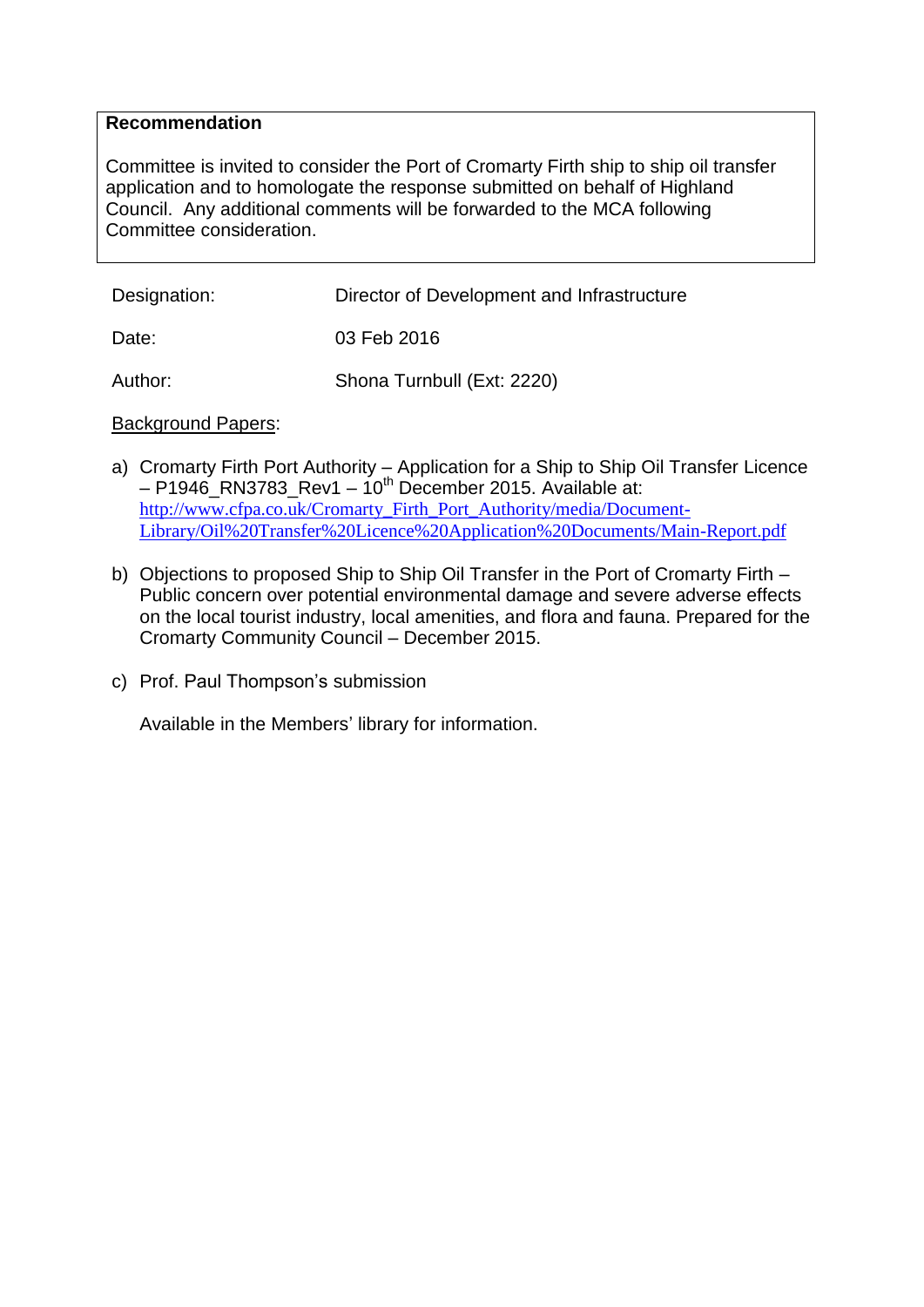

Chart indicating proposed Ship to Ship transfer mooring positions.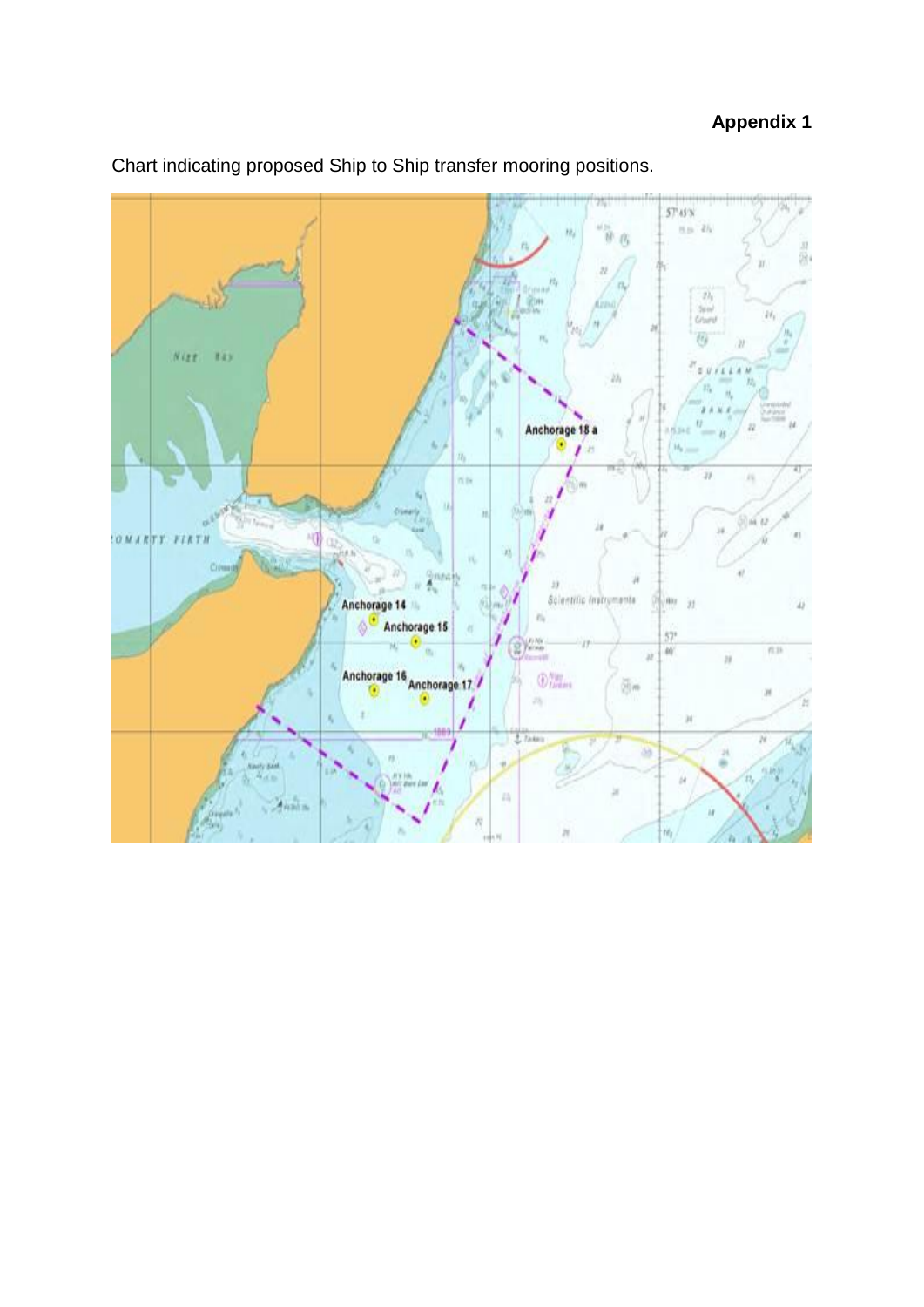

Intertek **Exchange House** 33 Station Road Liphook Hampshire **GU30 1EG** 

Please ask for: **Direct Dial:** E-mail: Date:

George Hamilton 01463 702252 george.hamilton@highland.gov.uk 8 February 2016

Dear Madam/Sir

#### CROMARTY FIRTH PORT AUTHORITY: APPLICATION FOR LICENCE TO CONDUCT SHIP TO **SHIP OIL TRANSFERS**

In response to your email of 9 December 2015, thank you for the opportunity to comment regarding the above. The application for proposed cargo transfers at five locations within the Cromarty Firth Harbour waters is located within the Moray Firth Special Area of Conservation. The Highland Council offers the following comments for consideration.

The Highland wide Local Development Plan and the Inner Moray Firth Local Development Plan, along with the recent Highland-wide Main Issues Report, outlines the Council's commitment to supporting sustainable development and the integration of coastal and marine planning.

The increase in marine traffic and related ship to ship transfers as a result of the proposed activity has the potential to have significant negative environmental and biodiversity effects due to the increased risk of ballast water issues, collision, oil spills and noise. These effects therefore require careful consideration as they could in turn have a significant impact on coastal and terrestrial assets, along with economic and social impacts.

Some of the assumptions made in the report supporting the application (Table 5-2) regarding the residual environmental effects, after mitigation, would appear to be unsupported. For example, the oil spill modelling: this is based on 1,000 kg released over 10 minutes. This would appear to be unrealistic given that oil would likely be pumped at around 2 tonnes per second. However, the Council defers to SNH, SEPA and MS and MSS to provide expert guidance and an assessment of the potential impacts of an incident arising.

The Council provides the following further comments for consideration:

- the proposal should adhere to stringent ballast water procedures in accordance with the IMO International Convention for the Control and Management of Ships' Ballast Water and Sediments (pre and post ratification) to prevent the spread of invasive non-native species;
- in the event of a collision, the proximity of emergency towing vessels tugs requires careful consideration. In this case you may be aware of the Council's commitment to work with the Scottish Government to press the UK Government for the same level of protection as previously provided by two emergency towing vessels with fire-fighting capability covering the